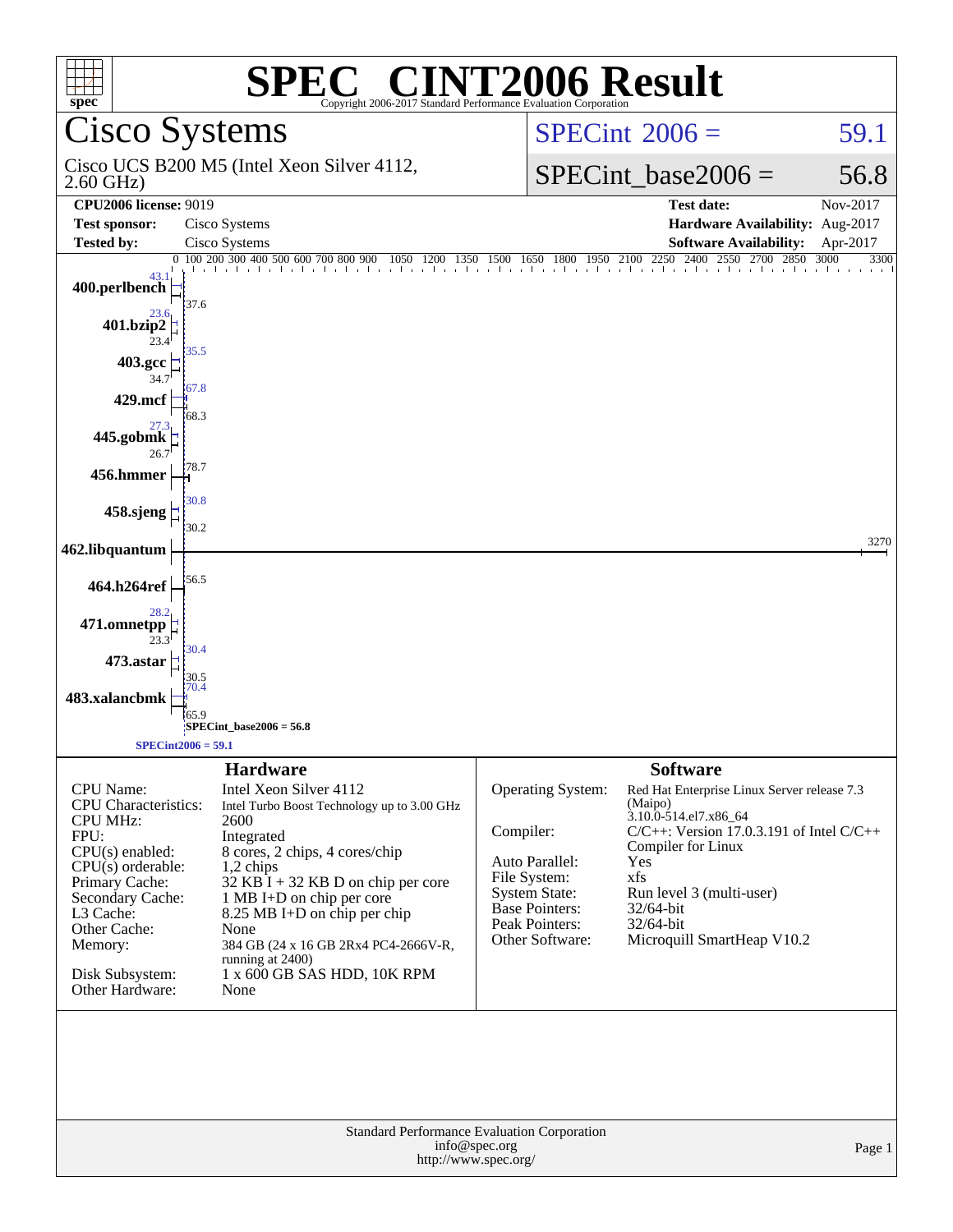

# Cisco Systems

2.60 GHz) Cisco UCS B200 M5 (Intel Xeon Silver 4112,

### $SPECint2006 = 59.1$  $SPECint2006 = 59.1$

#### SPECint base2006 =  $56.8$

**[CPU2006 license:](http://www.spec.org/auto/cpu2006/Docs/result-fields.html#CPU2006license)** 9019 **[Test date:](http://www.spec.org/auto/cpu2006/Docs/result-fields.html#Testdate)** Nov-2017 **[Test sponsor:](http://www.spec.org/auto/cpu2006/Docs/result-fields.html#Testsponsor)** Cisco Systems **[Hardware Availability:](http://www.spec.org/auto/cpu2006/Docs/result-fields.html#HardwareAvailability)** Aug-2017 **[Tested by:](http://www.spec.org/auto/cpu2006/Docs/result-fields.html#Testedby)** Cisco Systems **[Software Availability:](http://www.spec.org/auto/cpu2006/Docs/result-fields.html#SoftwareAvailability)** Apr-2017

#### **[Results Table](http://www.spec.org/auto/cpu2006/Docs/result-fields.html#ResultsTable)**

|                                                                                                          | <b>Base</b>    |       |                |       |                |       | <b>Peak</b>    |              |                |              |                |              |
|----------------------------------------------------------------------------------------------------------|----------------|-------|----------------|-------|----------------|-------|----------------|--------------|----------------|--------------|----------------|--------------|
| <b>Benchmark</b>                                                                                         | <b>Seconds</b> | Ratio | <b>Seconds</b> | Ratio | <b>Seconds</b> | Ratio | <b>Seconds</b> | <b>Ratio</b> | <b>Seconds</b> | <b>Ratio</b> | <b>Seconds</b> | <b>Ratio</b> |
| $ 400.\text{perlbench}$                                                                                  | 259            | 37.8  | 260            | 37.6  | 260            | 37.5  | 227            | 43.0         | 227            | 43.1         | 227            | <b>43.1</b>  |
| 401.bzip2                                                                                                | 412            | 23.4  | 413            | 23.4  | 412            | 23.4  | 409            | 23.6         | 410            | 23.6         | 410            | 23.6         |
| $403.\text{gcc}$                                                                                         | 232            | 34.7  | 232            | 34.7  | 232            | 34.7  | 226            | 35.6         | 227            | 35.5         | 227            | 35.5         |
| $429$ mcf                                                                                                | 133            | 68.6  | 134            | 68.3  | 134            | 67.8  | 137            | 66.7         | 135            | 67.8         | 134            | 68.3         |
| $445$ .gobmk                                                                                             | 393            | 26.7  | 394            | 26.7  | 393            | 26.7  | 384            | 27.3         | 384            | 27.3         | 384            | 27.3         |
| $ 456$ .hmmer                                                                                            | 119            | 78.7  | 119            | 78.5  | 119            | 78.7  | 119            | 78.7         | 119            | 78.5         | 119            | 78.7         |
| $458$ .sjeng                                                                                             | 401            | 30.2  | 401            | 30.2  | 401            | 30.2  | 392            | 30.8         | 393            | 30.8         | 392            | 30.8         |
| 462.libquantum                                                                                           | 6.33           | 3270  | 6.33           | 3270  | 6.57           | 3150  | 6.33           | 3270         | 6.33           | 3270         | 6.57           | 3150         |
| 464.h264ref                                                                                              | 392            | 56.5  | 392            | 56.5  | 391            | 56.5  | 392            | 56.5         | 392            | 56.5         | 391            | 56.5         |
| 471.omnetpp                                                                                              | 269            | 23.2  | 268            | 23.4  | 269            | 23.3  | 222            | 28.2         | 222            | 28.2         | 222            | 28.2         |
| $473$ . astar                                                                                            | 230            | 30.6  | 230            | 30.5  | 230            | 30.5  | 231            | 30.4         | 232            | 30.3         | 231            | 30.4         |
| 483.xalancbmk                                                                                            | 105            | 65.9  | 105            | 65.8  | 104            | 66.1  | 98.0           | 70.4         | 98.0           | 70.4         | 97.9           | 70.5         |
| Results appear in the order in which they were run. Bold underlined text indicates a median measurement. |                |       |                |       |                |       |                |              |                |              |                |              |

**[Submit Notes](http://www.spec.org/auto/cpu2006/Docs/result-fields.html#SubmitNotes)**

The config file option 'submit' was used.

#### **[Operating System Notes](http://www.spec.org/auto/cpu2006/Docs/result-fields.html#OperatingSystemNotes)**

Stack size set to unlimited using "ulimit -s unlimited"

#### **[Platform Notes](http://www.spec.org/auto/cpu2006/Docs/result-fields.html#PlatformNotes)**

BIOS Settings: Intel HyperThreading Technology set to Disabled CPU performance set to Enterprise Power Performance Tuning set to OS SNC set to Disabled IMC Interleaving set to Auto Patrol Scrub set to Disabled Sysinfo program /opt/cpu2006-1.2/config/sysinfo.rev6993 Revision 6993 of 2015-11-06 (b5e8d4b4eb51ed28d7f98696cbe290c1) running on localhost.localdomain Sun Nov 26 02:13:06 2017 This section contains SUT (System Under Test) info as seen by some common utilities. To remove or add to this section, see: <http://www.spec.org/cpu2006/Docs/config.html#sysinfo> From /proc/cpuinfo model name : Intel(R) Xeon(R) Silver 4112 CPU @ 2.60GHz 2 "physical id"s (chips) 8 "processors" Continued on next page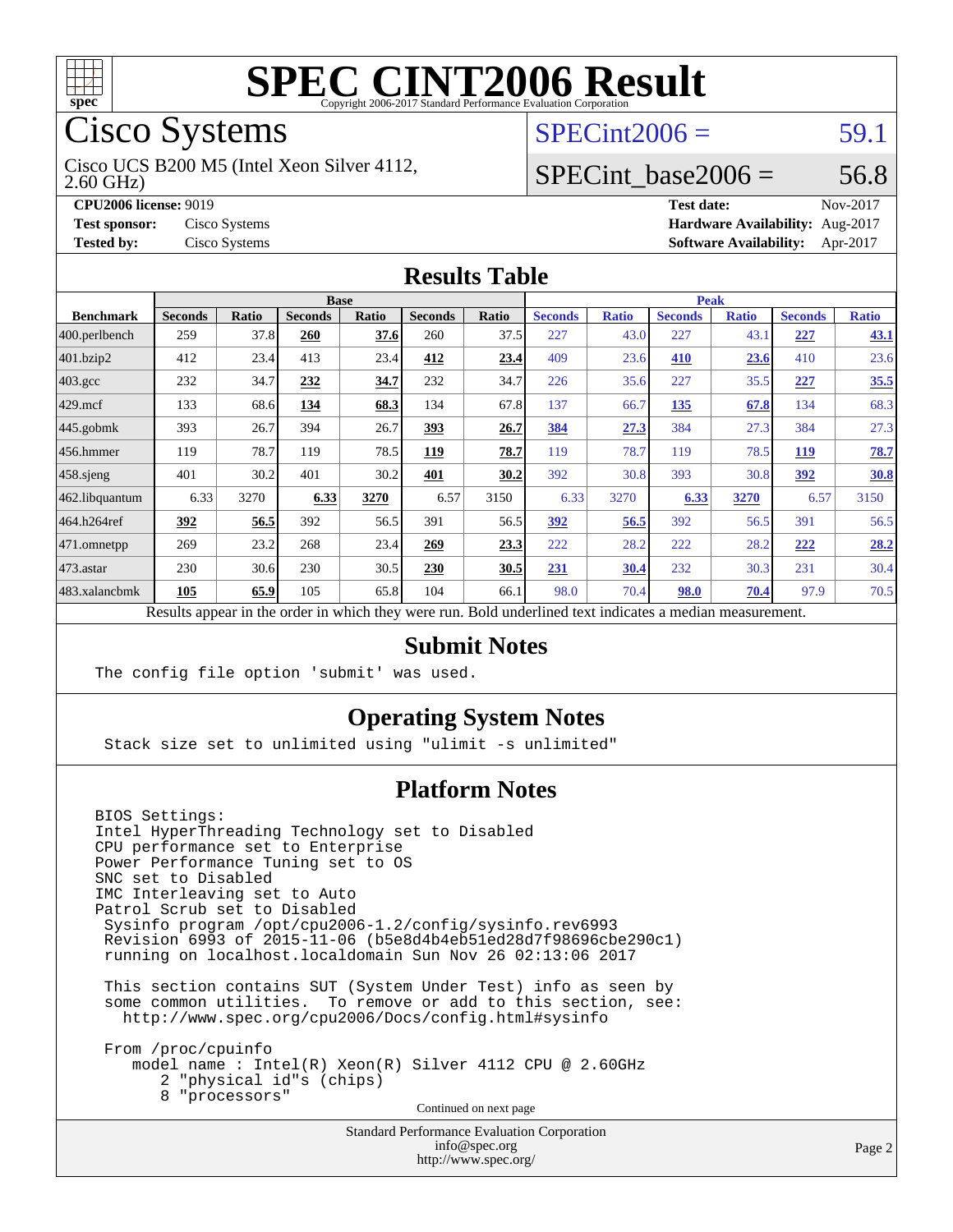

Cisco Systems

 $SPECint2006 = 59.1$  $SPECint2006 = 59.1$ 

2.60 GHz) Cisco UCS B200 M5 (Intel Xeon Silver 4112,

SPECint base2006 =  $56.8$ 

**[CPU2006 license:](http://www.spec.org/auto/cpu2006/Docs/result-fields.html#CPU2006license)** 9019 **[Test date:](http://www.spec.org/auto/cpu2006/Docs/result-fields.html#Testdate)** Nov-2017 **[Test sponsor:](http://www.spec.org/auto/cpu2006/Docs/result-fields.html#Testsponsor)** Cisco Systems **[Hardware Availability:](http://www.spec.org/auto/cpu2006/Docs/result-fields.html#HardwareAvailability)** Aug-2017 **[Tested by:](http://www.spec.org/auto/cpu2006/Docs/result-fields.html#Testedby)** Cisco Systems **[Software Availability:](http://www.spec.org/auto/cpu2006/Docs/result-fields.html#SoftwareAvailability)** Apr-2017

#### **[Platform Notes \(Continued\)](http://www.spec.org/auto/cpu2006/Docs/result-fields.html#PlatformNotes)**

Standard Performance Evaluation Corporation [info@spec.org](mailto:info@spec.org) <http://www.spec.org/> Page 3 cores, siblings (Caution: counting these is hw and system dependent. The following excerpts from /proc/cpuinfo might not be reliable. Use with caution.) cpu cores : 4 siblings : 4 physical 0: cores 0 1 3 4 physical 1: cores 1 2 4 5 cache size : 8448 KB From /proc/meminfo<br>MemTotal: 394670284 kB HugePages\_Total: 0 Hugepagesize: 2048 kB From /etc/\*release\* /etc/\*version\* os-release: NAME="Red Hat Enterprise Linux Server" VERSION="7.3 (Maipo)" ID="rhel" ID\_LIKE="fedora" VERSION\_ID="7.3" PRETTY\_NAME="Red Hat Enterprise Linux Server 7.3 (Maipo)" ANSI\_COLOR="0;31" CPE\_NAME="cpe:/o:redhat:enterprise\_linux:7.3:GA:server" redhat-release: Red Hat Enterprise Linux Server release 7.3 (Maipo) system-release: Red Hat Enterprise Linux Server release 7.3 (Maipo) system-release-cpe: cpe:/o:redhat:enterprise\_linux:7.3:ga:server uname -a: Linux localhost.localdomain 3.10.0-514.el7.x86\_64 #1 SMP Wed Oct 19 11:24:13 EDT 2016 x86\_64 x86\_64 x86\_64 GNU/Linux run-level 3 Jan 4 10:13 SPEC is set to: /opt/cpu2006-1.2 Filesystem Type Size Used Avail Use% Mounted on<br>/dev/sdb2 xfs 549G 14G 535G 3% / /dev/sdb2 xfs 549G 14G 535G 3% / Additional information from dmidecode: Warning: Use caution when you interpret this section. The 'dmidecode' program reads system data which is "intended to allow hardware to be accurately determined", but the intent may not be met, as there are frequent changes to hardware, firmware, and the "DMTF SMBIOS" standard. BIOS Cisco Systems, Inc. B200M5.3.2.1d.5.0727171353 07/27/2017Cisco Systems, Inc. B200M5.3.2.1d.5.0727171353 07/27/2017 Memory: 48x 0xCE00 M393A2G40EB2-CTD 16 GB 2 rank 2666 MHz, configured at 2400 MHz (End of data from sysinfo program) The correct amount of Memory installed is 384 GB (24 x 16 GB) and the dmidecode is reporting invalid number of DIMMs installed Continued on next page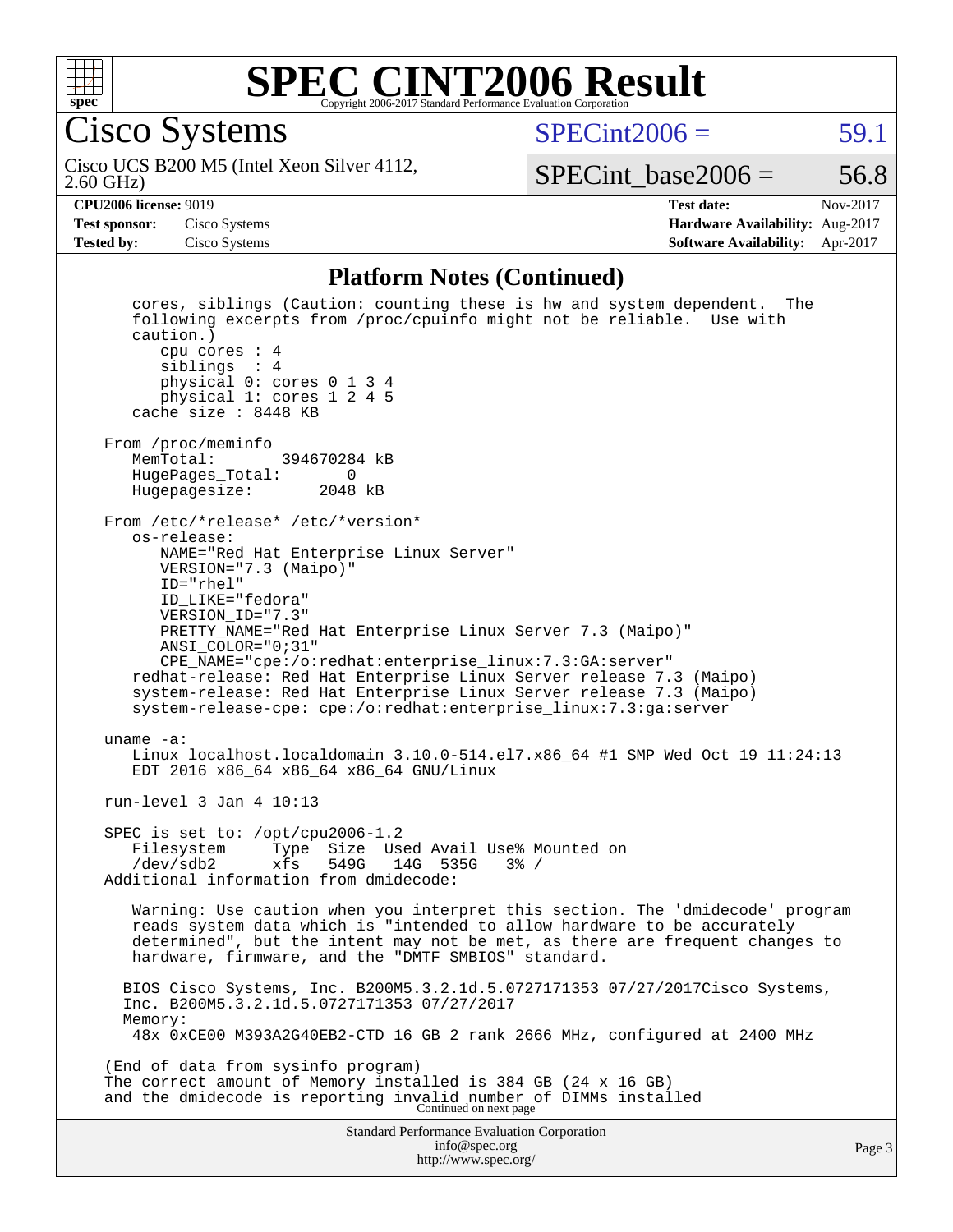

Cisco Systems

 $SPECint2006 = 59.1$  $SPECint2006 = 59.1$ 

2.60 GHz) Cisco UCS B200 M5 (Intel Xeon Silver 4112,

SPECint base2006 =  $56.8$ **[CPU2006 license:](http://www.spec.org/auto/cpu2006/Docs/result-fields.html#CPU2006license)** 9019 **[Test date:](http://www.spec.org/auto/cpu2006/Docs/result-fields.html#Testdate)** Nov-2017

**[Test sponsor:](http://www.spec.org/auto/cpu2006/Docs/result-fields.html#Testsponsor)** Cisco Systems **[Hardware Availability:](http://www.spec.org/auto/cpu2006/Docs/result-fields.html#HardwareAvailability)** Aug-2017 **[Tested by:](http://www.spec.org/auto/cpu2006/Docs/result-fields.html#Testedby)** Cisco Systems **[Software Availability:](http://www.spec.org/auto/cpu2006/Docs/result-fields.html#SoftwareAvailability)** Apr-2017

#### **[Platform Notes \(Continued\)](http://www.spec.org/auto/cpu2006/Docs/result-fields.html#PlatformNotes)**

 Installed Memory: 24x 0xCE00 M393A2G40EB2-CTD 16 GB 2 rank 2666 MHz

#### **[General Notes](http://www.spec.org/auto/cpu2006/Docs/result-fields.html#GeneralNotes)**

Environment variables set by runspec before the start of the run: KMP\_AFFINITY = "granularity=fine,compact" LD\_LIBRARY\_PATH = "/opt/cpu2006-1.2/lib/ia32:/opt/cpu2006-1.2/lib/intel64:/opt/cpu2006-1.2/sh10.2" OMP\_NUM\_THREADS = "8"

 Binaries compiled on a system with 1x Intel Core i7-4790 CPU + 32GB RAM memory using Redhat Enterprise Linux 7.2 Transparent Huge Pages enabled with: echo always > /sys/kernel/mm/transparent\_hugepage/enabled

### **[Base Compiler Invocation](http://www.spec.org/auto/cpu2006/Docs/result-fields.html#BaseCompilerInvocation)**

[C benchmarks](http://www.spec.org/auto/cpu2006/Docs/result-fields.html#Cbenchmarks): [icc -m64](http://www.spec.org/cpu2006/results/res2017q4/cpu2006-20171128-50906.flags.html#user_CCbase_intel_icc_64bit_bda6cc9af1fdbb0edc3795bac97ada53)

[C++ benchmarks:](http://www.spec.org/auto/cpu2006/Docs/result-fields.html#CXXbenchmarks) [icpc -m64](http://www.spec.org/cpu2006/results/res2017q4/cpu2006-20171128-50906.flags.html#user_CXXbase_intel_icpc_64bit_fc66a5337ce925472a5c54ad6a0de310)

### **[Base Portability Flags](http://www.spec.org/auto/cpu2006/Docs/result-fields.html#BasePortabilityFlags)**

 400.perlbench: [-DSPEC\\_CPU\\_LP64](http://www.spec.org/cpu2006/results/res2017q4/cpu2006-20171128-50906.flags.html#b400.perlbench_basePORTABILITY_DSPEC_CPU_LP64) [-DSPEC\\_CPU\\_LINUX\\_X64](http://www.spec.org/cpu2006/results/res2017q4/cpu2006-20171128-50906.flags.html#b400.perlbench_baseCPORTABILITY_DSPEC_CPU_LINUX_X64) 401.bzip2: [-DSPEC\\_CPU\\_LP64](http://www.spec.org/cpu2006/results/res2017q4/cpu2006-20171128-50906.flags.html#suite_basePORTABILITY401_bzip2_DSPEC_CPU_LP64) 403.gcc: [-DSPEC\\_CPU\\_LP64](http://www.spec.org/cpu2006/results/res2017q4/cpu2006-20171128-50906.flags.html#suite_basePORTABILITY403_gcc_DSPEC_CPU_LP64) 429.mcf: [-DSPEC\\_CPU\\_LP64](http://www.spec.org/cpu2006/results/res2017q4/cpu2006-20171128-50906.flags.html#suite_basePORTABILITY429_mcf_DSPEC_CPU_LP64) 445.gobmk: [-DSPEC\\_CPU\\_LP64](http://www.spec.org/cpu2006/results/res2017q4/cpu2006-20171128-50906.flags.html#suite_basePORTABILITY445_gobmk_DSPEC_CPU_LP64) 456.hmmer: [-DSPEC\\_CPU\\_LP64](http://www.spec.org/cpu2006/results/res2017q4/cpu2006-20171128-50906.flags.html#suite_basePORTABILITY456_hmmer_DSPEC_CPU_LP64) 458.sjeng: [-DSPEC\\_CPU\\_LP64](http://www.spec.org/cpu2006/results/res2017q4/cpu2006-20171128-50906.flags.html#suite_basePORTABILITY458_sjeng_DSPEC_CPU_LP64) 462.libquantum: [-DSPEC\\_CPU\\_LP64](http://www.spec.org/cpu2006/results/res2017q4/cpu2006-20171128-50906.flags.html#suite_basePORTABILITY462_libquantum_DSPEC_CPU_LP64) [-DSPEC\\_CPU\\_LINUX](http://www.spec.org/cpu2006/results/res2017q4/cpu2006-20171128-50906.flags.html#b462.libquantum_baseCPORTABILITY_DSPEC_CPU_LINUX) 464.h264ref: [-DSPEC\\_CPU\\_LP64](http://www.spec.org/cpu2006/results/res2017q4/cpu2006-20171128-50906.flags.html#suite_basePORTABILITY464_h264ref_DSPEC_CPU_LP64) 471.omnetpp: [-DSPEC\\_CPU\\_LP64](http://www.spec.org/cpu2006/results/res2017q4/cpu2006-20171128-50906.flags.html#suite_basePORTABILITY471_omnetpp_DSPEC_CPU_LP64) 473.astar: [-DSPEC\\_CPU\\_LP64](http://www.spec.org/cpu2006/results/res2017q4/cpu2006-20171128-50906.flags.html#suite_basePORTABILITY473_astar_DSPEC_CPU_LP64) 483.xalancbmk: [-DSPEC\\_CPU\\_LP64](http://www.spec.org/cpu2006/results/res2017q4/cpu2006-20171128-50906.flags.html#suite_basePORTABILITY483_xalancbmk_DSPEC_CPU_LP64) [-DSPEC\\_CPU\\_LINUX](http://www.spec.org/cpu2006/results/res2017q4/cpu2006-20171128-50906.flags.html#b483.xalancbmk_baseCXXPORTABILITY_DSPEC_CPU_LINUX)

## **[Base Optimization Flags](http://www.spec.org/auto/cpu2006/Docs/result-fields.html#BaseOptimizationFlags)**

[C benchmarks](http://www.spec.org/auto/cpu2006/Docs/result-fields.html#Cbenchmarks): [-xCORE-AVX2](http://www.spec.org/cpu2006/results/res2017q4/cpu2006-20171128-50906.flags.html#user_CCbase_f-xCORE-AVX2) [-ipo](http://www.spec.org/cpu2006/results/res2017q4/cpu2006-20171128-50906.flags.html#user_CCbase_f-ipo) [-O3](http://www.spec.org/cpu2006/results/res2017q4/cpu2006-20171128-50906.flags.html#user_CCbase_f-O3) [-no-prec-div](http://www.spec.org/cpu2006/results/res2017q4/cpu2006-20171128-50906.flags.html#user_CCbase_f-no-prec-div) [-parallel](http://www.spec.org/cpu2006/results/res2017q4/cpu2006-20171128-50906.flags.html#user_CCbase_f-parallel) [-qopt-prefetch](http://www.spec.org/cpu2006/results/res2017q4/cpu2006-20171128-50906.flags.html#user_CCbase_f-qopt-prefetch) [-auto-p32](http://www.spec.org/cpu2006/results/res2017q4/cpu2006-20171128-50906.flags.html#user_CCbase_f-auto-p32)

Continued on next page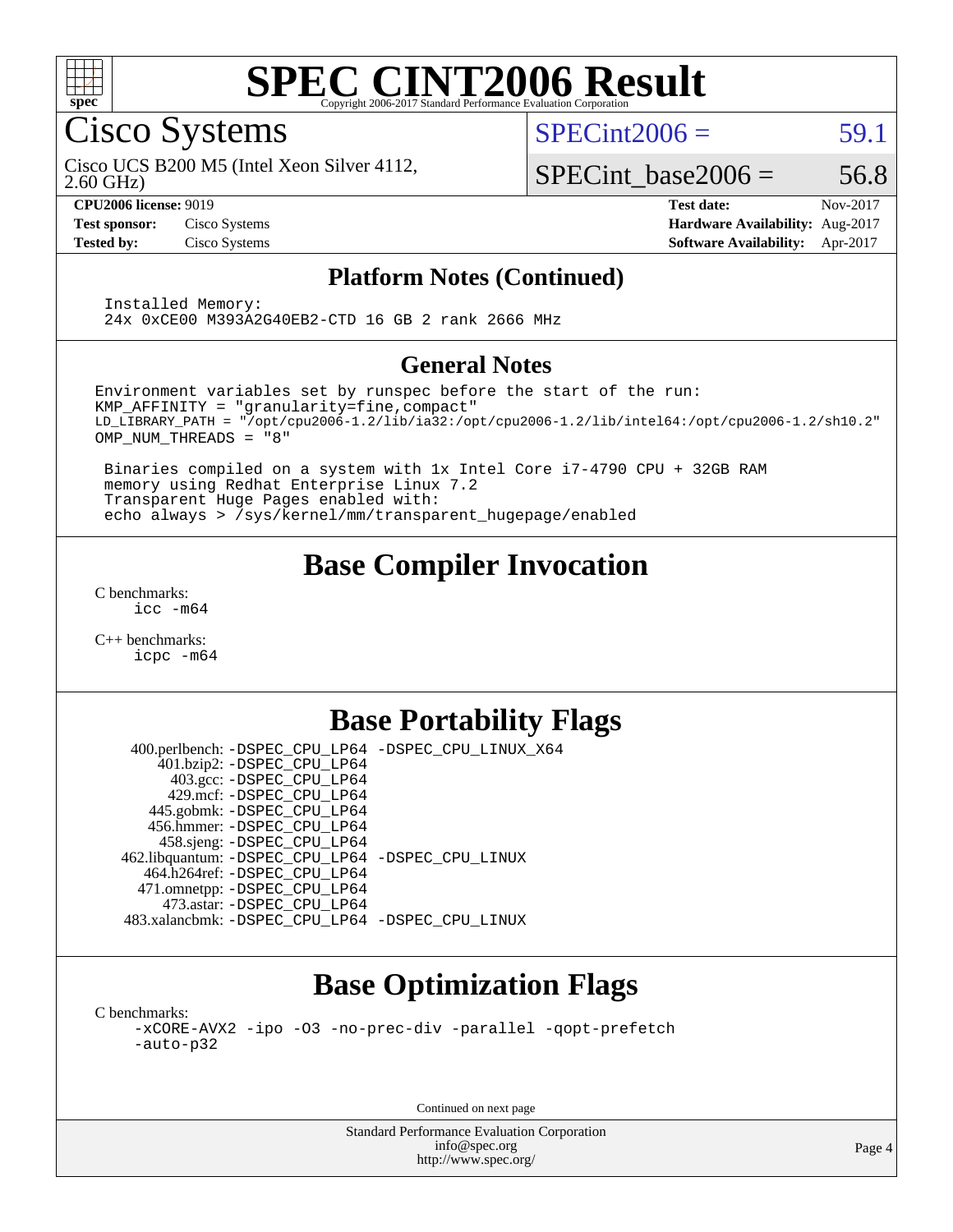

Cisco Systems

 $SPECint2006 = 59.1$  $SPECint2006 = 59.1$ 

2.60 GHz) Cisco UCS B200 M5 (Intel Xeon Silver 4112,

SPECint base2006 =  $56.8$ 

**[CPU2006 license:](http://www.spec.org/auto/cpu2006/Docs/result-fields.html#CPU2006license)** 9019 **[Test date:](http://www.spec.org/auto/cpu2006/Docs/result-fields.html#Testdate)** Nov-2017 **[Test sponsor:](http://www.spec.org/auto/cpu2006/Docs/result-fields.html#Testsponsor)** Cisco Systems **[Hardware Availability:](http://www.spec.org/auto/cpu2006/Docs/result-fields.html#HardwareAvailability)** Aug-2017 **[Tested by:](http://www.spec.org/auto/cpu2006/Docs/result-fields.html#Testedby)** Cisco Systems **[Software Availability:](http://www.spec.org/auto/cpu2006/Docs/result-fields.html#SoftwareAvailability)** Apr-2017

## **[Base Optimization Flags \(Continued\)](http://www.spec.org/auto/cpu2006/Docs/result-fields.html#BaseOptimizationFlags)**

[C++ benchmarks:](http://www.spec.org/auto/cpu2006/Docs/result-fields.html#CXXbenchmarks)

[-xCORE-AVX2](http://www.spec.org/cpu2006/results/res2017q4/cpu2006-20171128-50906.flags.html#user_CXXbase_f-xCORE-AVX2) [-ipo](http://www.spec.org/cpu2006/results/res2017q4/cpu2006-20171128-50906.flags.html#user_CXXbase_f-ipo) [-O3](http://www.spec.org/cpu2006/results/res2017q4/cpu2006-20171128-50906.flags.html#user_CXXbase_f-O3) [-no-prec-div](http://www.spec.org/cpu2006/results/res2017q4/cpu2006-20171128-50906.flags.html#user_CXXbase_f-no-prec-div) [-qopt-prefetch](http://www.spec.org/cpu2006/results/res2017q4/cpu2006-20171128-50906.flags.html#user_CXXbase_f-qopt-prefetch) [-auto-p32](http://www.spec.org/cpu2006/results/res2017q4/cpu2006-20171128-50906.flags.html#user_CXXbase_f-auto-p32) [-Wl,-z,muldefs](http://www.spec.org/cpu2006/results/res2017q4/cpu2006-20171128-50906.flags.html#user_CXXbase_link_force_multiple1_74079c344b956b9658436fd1b6dd3a8a) [-L/sh10.2 -lsmartheap64](http://www.spec.org/cpu2006/results/res2017q4/cpu2006-20171128-50906.flags.html#user_CXXbase_SmartHeap64_63911d860fc08c15fa1d5bf319b9d8d5)

### **[Base Other Flags](http://www.spec.org/auto/cpu2006/Docs/result-fields.html#BaseOtherFlags)**

[C benchmarks](http://www.spec.org/auto/cpu2006/Docs/result-fields.html#Cbenchmarks):

403.gcc: [-Dalloca=\\_alloca](http://www.spec.org/cpu2006/results/res2017q4/cpu2006-20171128-50906.flags.html#b403.gcc_baseEXTRA_CFLAGS_Dalloca_be3056838c12de2578596ca5467af7f3)

### **[Peak Compiler Invocation](http://www.spec.org/auto/cpu2006/Docs/result-fields.html#PeakCompilerInvocation)**

[C benchmarks \(except as noted below\)](http://www.spec.org/auto/cpu2006/Docs/result-fields.html#Cbenchmarksexceptasnotedbelow):

[icc -m64](http://www.spec.org/cpu2006/results/res2017q4/cpu2006-20171128-50906.flags.html#user_CCpeak_intel_icc_64bit_bda6cc9af1fdbb0edc3795bac97ada53)

400.perlbench: [icc -m32 -L/opt/intel/compilers\\_and\\_libraries\\_2017/linux/lib/ia32](http://www.spec.org/cpu2006/results/res2017q4/cpu2006-20171128-50906.flags.html#user_peakCCLD400_perlbench_intel_icc_c29f3ff5a7ed067b11e4ec10a03f03ae)

445.gobmk: [icc -m32 -L/opt/intel/compilers\\_and\\_libraries\\_2017/linux/lib/ia32](http://www.spec.org/cpu2006/results/res2017q4/cpu2006-20171128-50906.flags.html#user_peakCCLD445_gobmk_intel_icc_c29f3ff5a7ed067b11e4ec10a03f03ae)

[C++ benchmarks \(except as noted below\):](http://www.spec.org/auto/cpu2006/Docs/result-fields.html#CXXbenchmarksexceptasnotedbelow)

[icc -m32 -L/opt/intel/compilers\\_and\\_libraries\\_2017/linux/lib/ia32](http://www.spec.org/cpu2006/results/res2017q4/cpu2006-20171128-50906.flags.html#user_CXXpeak_intel_icc_c29f3ff5a7ed067b11e4ec10a03f03ae)

473.astar: [icpc -m64](http://www.spec.org/cpu2006/results/res2017q4/cpu2006-20171128-50906.flags.html#user_peakCXXLD473_astar_intel_icpc_64bit_fc66a5337ce925472a5c54ad6a0de310)

#### **[Peak Portability Flags](http://www.spec.org/auto/cpu2006/Docs/result-fields.html#PeakPortabilityFlags)**

 400.perlbench: [-D\\_FILE\\_OFFSET\\_BITS=64](http://www.spec.org/cpu2006/results/res2017q4/cpu2006-20171128-50906.flags.html#user_peakPORTABILITY400_perlbench_file_offset_bits_64_438cf9856305ebd76870a2c6dc2689ab) [-DSPEC\\_CPU\\_LINUX\\_IA32](http://www.spec.org/cpu2006/results/res2017q4/cpu2006-20171128-50906.flags.html#b400.perlbench_peakCPORTABILITY_DSPEC_CPU_LINUX_IA32) 401.bzip2: [-DSPEC\\_CPU\\_LP64](http://www.spec.org/cpu2006/results/res2017q4/cpu2006-20171128-50906.flags.html#suite_peakPORTABILITY401_bzip2_DSPEC_CPU_LP64) 403.gcc: [-DSPEC\\_CPU\\_LP64](http://www.spec.org/cpu2006/results/res2017q4/cpu2006-20171128-50906.flags.html#suite_peakPORTABILITY403_gcc_DSPEC_CPU_LP64) 429.mcf: [-DSPEC\\_CPU\\_LP64](http://www.spec.org/cpu2006/results/res2017q4/cpu2006-20171128-50906.flags.html#suite_peakPORTABILITY429_mcf_DSPEC_CPU_LP64) 445.gobmk: [-D\\_FILE\\_OFFSET\\_BITS=64](http://www.spec.org/cpu2006/results/res2017q4/cpu2006-20171128-50906.flags.html#user_peakPORTABILITY445_gobmk_file_offset_bits_64_438cf9856305ebd76870a2c6dc2689ab) 456.hmmer: [-DSPEC\\_CPU\\_LP64](http://www.spec.org/cpu2006/results/res2017q4/cpu2006-20171128-50906.flags.html#suite_peakPORTABILITY456_hmmer_DSPEC_CPU_LP64) 458.sjeng: [-DSPEC\\_CPU\\_LP64](http://www.spec.org/cpu2006/results/res2017q4/cpu2006-20171128-50906.flags.html#suite_peakPORTABILITY458_sjeng_DSPEC_CPU_LP64) 462.libquantum: [-DSPEC\\_CPU\\_LP64](http://www.spec.org/cpu2006/results/res2017q4/cpu2006-20171128-50906.flags.html#suite_peakPORTABILITY462_libquantum_DSPEC_CPU_LP64) [-DSPEC\\_CPU\\_LINUX](http://www.spec.org/cpu2006/results/res2017q4/cpu2006-20171128-50906.flags.html#b462.libquantum_peakCPORTABILITY_DSPEC_CPU_LINUX) 464.h264ref: [-DSPEC\\_CPU\\_LP64](http://www.spec.org/cpu2006/results/res2017q4/cpu2006-20171128-50906.flags.html#suite_peakPORTABILITY464_h264ref_DSPEC_CPU_LP64) 471.omnetpp: [-D\\_FILE\\_OFFSET\\_BITS=64](http://www.spec.org/cpu2006/results/res2017q4/cpu2006-20171128-50906.flags.html#user_peakPORTABILITY471_omnetpp_file_offset_bits_64_438cf9856305ebd76870a2c6dc2689ab) 473.astar: [-DSPEC\\_CPU\\_LP64](http://www.spec.org/cpu2006/results/res2017q4/cpu2006-20171128-50906.flags.html#suite_peakPORTABILITY473_astar_DSPEC_CPU_LP64) 483.xalancbmk: [-D\\_FILE\\_OFFSET\\_BITS=64](http://www.spec.org/cpu2006/results/res2017q4/cpu2006-20171128-50906.flags.html#user_peakPORTABILITY483_xalancbmk_file_offset_bits_64_438cf9856305ebd76870a2c6dc2689ab) [-DSPEC\\_CPU\\_LINUX](http://www.spec.org/cpu2006/results/res2017q4/cpu2006-20171128-50906.flags.html#b483.xalancbmk_peakCXXPORTABILITY_DSPEC_CPU_LINUX)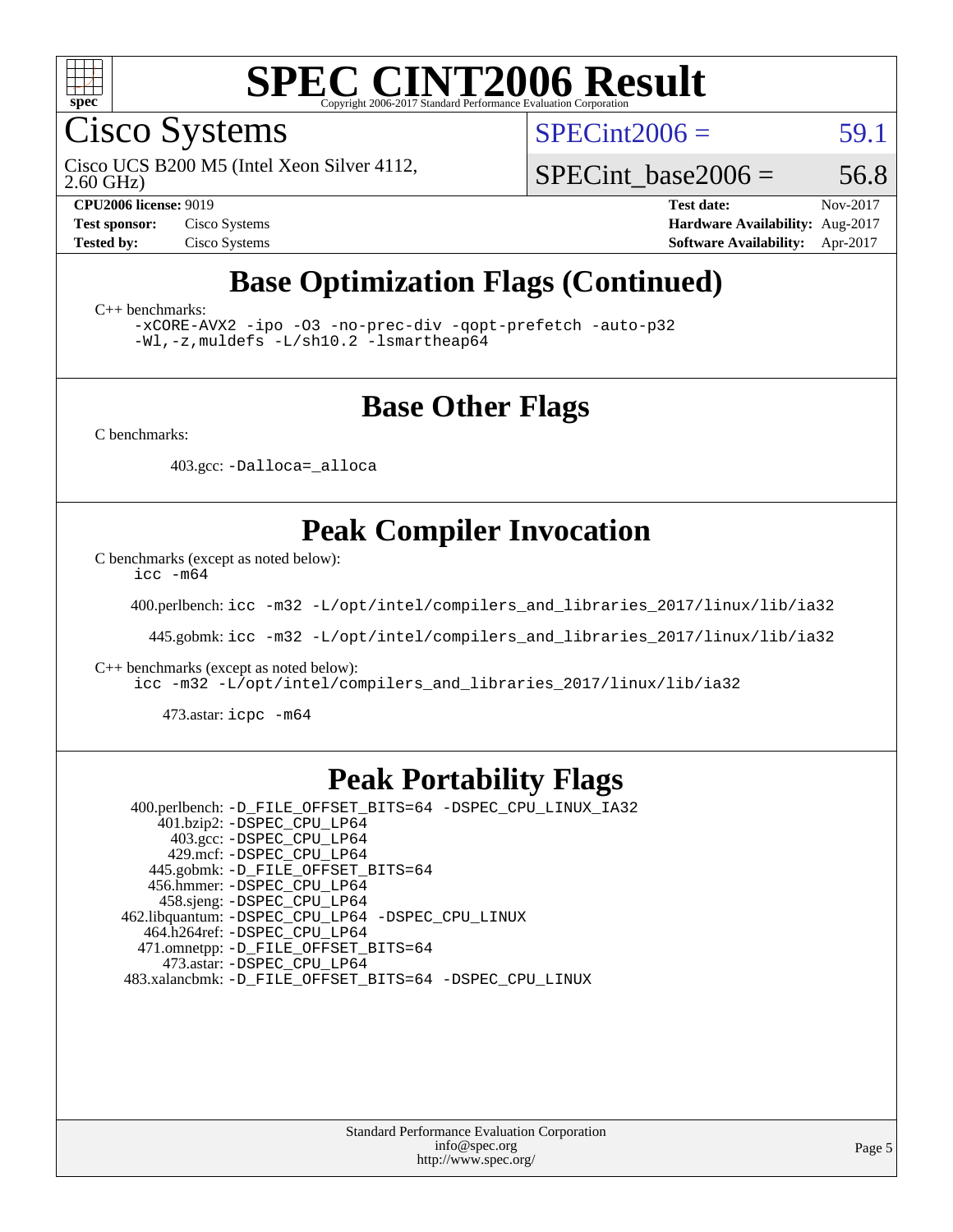

Cisco Systems

 $SPECint2006 = 59.1$  $SPECint2006 = 59.1$ 

2.60 GHz) Cisco UCS B200 M5 (Intel Xeon Silver 4112,

 $SPECTnt\_base2006 = 56.8$ 

| <b>Test sponsor:</b> | Cisco Systems |
|----------------------|---------------|
| <b>Tested by:</b>    | Cisco Systems |

**[CPU2006 license:](http://www.spec.org/auto/cpu2006/Docs/result-fields.html#CPU2006license)** 9019 **[Test date:](http://www.spec.org/auto/cpu2006/Docs/result-fields.html#Testdate)** Nov-2017 **[Hardware Availability:](http://www.spec.org/auto/cpu2006/Docs/result-fields.html#HardwareAvailability)** Aug-2017 **[Software Availability:](http://www.spec.org/auto/cpu2006/Docs/result-fields.html#SoftwareAvailability)** Apr-2017

## **[Peak Optimization Flags](http://www.spec.org/auto/cpu2006/Docs/result-fields.html#PeakOptimizationFlags)**

#### [C benchmarks](http://www.spec.org/auto/cpu2006/Docs/result-fields.html#Cbenchmarks):

|                   | 400.perlbench: $-prof-gen(pass 1)$ $-prof-use(pass 2)$ $-xCORE-AVX2(pass 2)$<br>$-par-num-threads=1(pass 1) -ipo(pass 2) -03(pass 2)$<br>-no-prec-div(pass 2) -qopt-prefetch                                                  |
|-------------------|-------------------------------------------------------------------------------------------------------------------------------------------------------------------------------------------------------------------------------|
|                   | 401.bzip2: -prof-gen(pass 1) -prof-use(pass 2) -xCORE-AVX2(pass 2)<br>$-par-num-threads=1(pass 1) -ipo(pass 2) -03(pass 2)$<br>-no-prec-div -auto-ilp32 -qopt-prefetch                                                        |
|                   | 403.gcc: -xCORE-AVX2 -ipo -03 -no-prec-div -inline-calloc<br>-qopt-malloc-options=3 -auto-ilp32                                                                                                                               |
|                   | 429.mcf: -xCORE-AVX2 -ipo -03 -no-prec-div -parallel<br>-gopt-prefetch -auto-p32                                                                                                                                              |
|                   | 445.gobmk: -prof-gen(pass 1) -prof-use(pass 2) -xCORE-AVX2(pass 2)<br>$-par-num-threads=1(pass 1) -ipo(pass 2) -03(pass 2)$<br>$-no-prec-div(pass 2)$                                                                         |
|                   | 456.hmmer: basepeak = $yes$                                                                                                                                                                                                   |
|                   | 458.sjeng: -prof-gen(pass 1) -prof-use(pass 2) -xCORE-AVX2(pass 2)<br>$-par-num-threads=1(pass 1) -ipo(pass 2) -03(pass 2)$<br>-no-prec-div(pass 2) -unroll4                                                                  |
|                   | $462$ .libquantum: basepeak = yes                                                                                                                                                                                             |
|                   | $464.h264$ ref: basepeak = yes                                                                                                                                                                                                |
| $C++$ benchmarks: |                                                                                                                                                                                                                               |
|                   | 471.omnetpp: -prof-gen(pass 1) -prof-use(pass 2) -xCORE-AVX2(pass 2)<br>$-par-num-threads=1(pass 1) -ipo(pass 2) -03(pass 2)$<br>-no-prec-div(pass 2) -qopt-ra-region-strategy=block<br>-Wl,-z, muldefs -L/sh10.2 -lsmartheap |
|                   | 473.astar: -xCORE-AVX2 -ipo -03 -no-prec-div -qopt-prefetch<br>-auto-p32 -Wl,-z, muldefs -L/sh10.2 -lsmartheap64                                                                                                              |
|                   | 483.xalancbmk: -xCORE-AVX2 -ipo -03 -no-prec-div -qopt-prefetch<br>-Wl,-z, muldefs -L/sh10.2 -lsmartheap                                                                                                                      |
|                   |                                                                                                                                                                                                                               |

### **[Peak Other Flags](http://www.spec.org/auto/cpu2006/Docs/result-fields.html#PeakOtherFlags)**

[C benchmarks](http://www.spec.org/auto/cpu2006/Docs/result-fields.html#Cbenchmarks):

Continued on next page